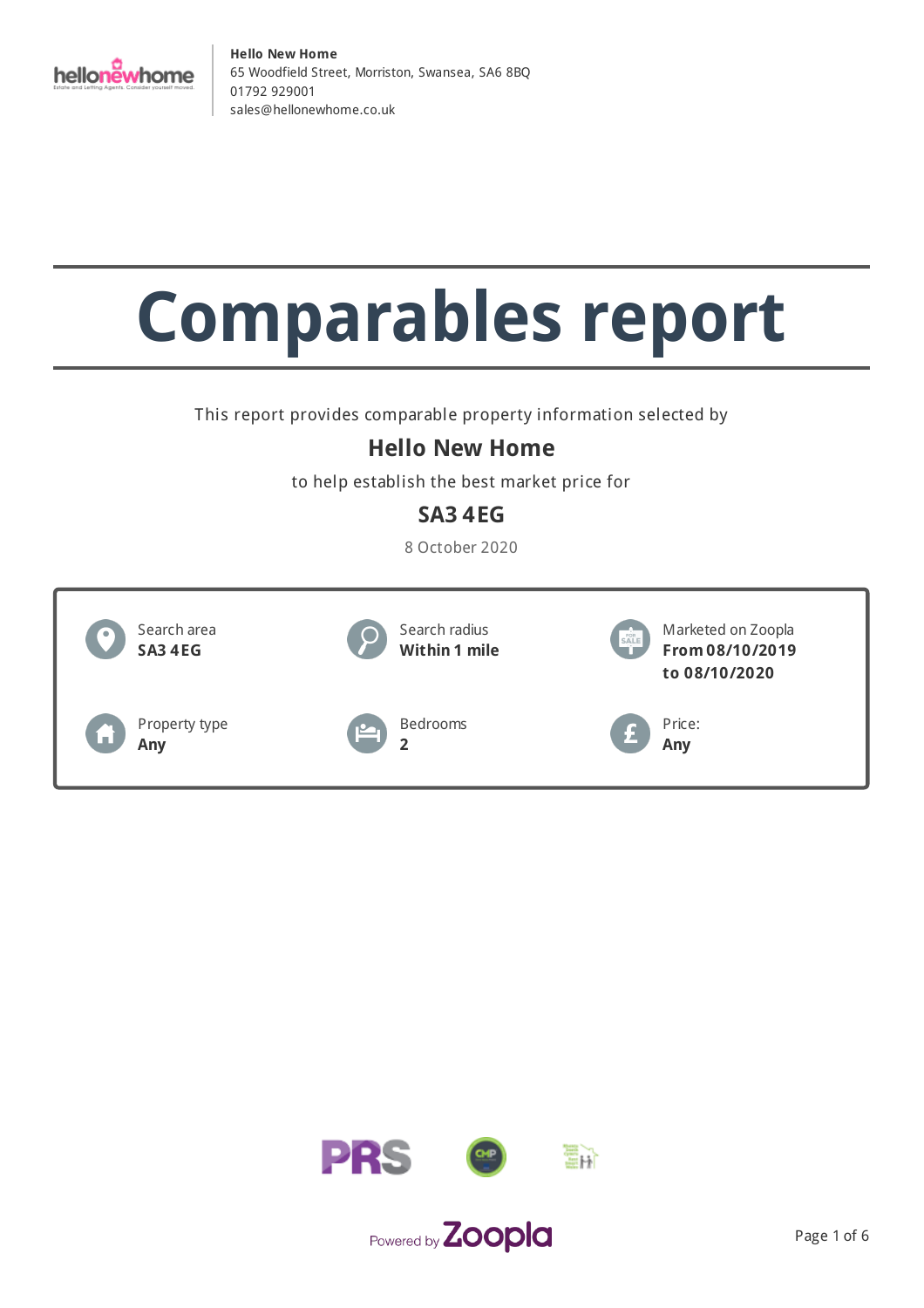

## **Comparable properties**



# **Comparable sale properties**





#### **£229,950**  $\overline{\mathbf{A}}$

12 Clifton Terrace, Mumbles, Swansea SA3

**Distance:** 0.1 miles

#### **2 Terraced house**

This mid terrace two bedroom cottage which is full of character and enjoys far reaching sea views of Swansea Bay from bedroom one and benefits from off road parking. Situated in the heart of ...

**Sale date: Price:** Jul 1999 £69,000

| £275,000             | 7 Bryn Terrace, Mumbles, Swansea SA3 4HD |                      |                      | <b>Distance: 0.26 miles</b> |
|----------------------|------------------------------------------|----------------------|----------------------|-----------------------------|
|                      | <b>  ■ 2 ● Terraced house / Freehold</b> |                      | Sale date: Jun 2020  |                             |
| Sale date:<br>Price: | Jun 2020<br>£275,000                     | Aug 2012<br>£209,000 | Feb 2006<br>£191,000 | Jul 2003<br>£22,500         |
| May 1995<br>£47,000  |                                          |                      |                      |                             |

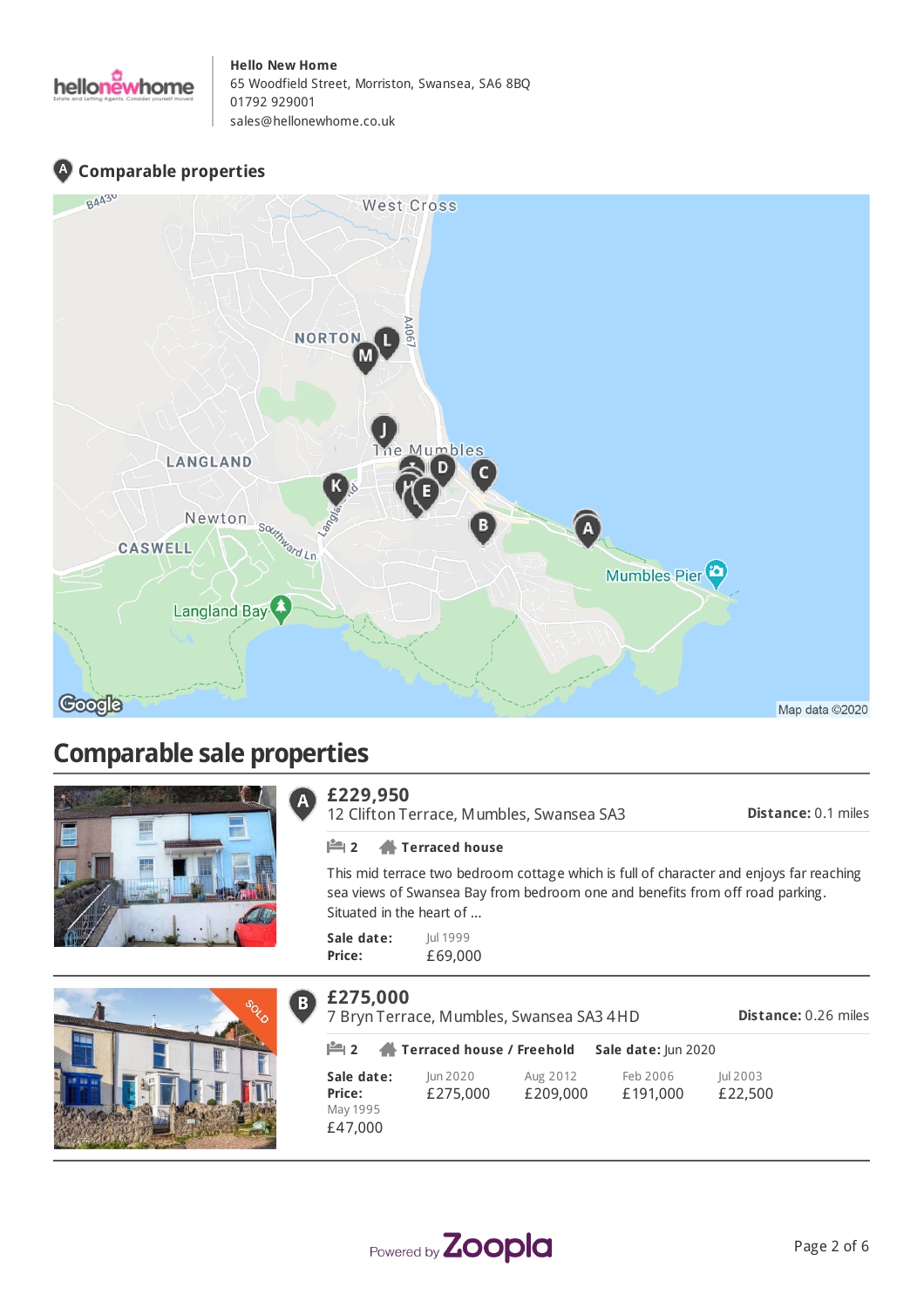

# **Comparable sale properties**



| £295,000             |                                | 5 Devon Place, Mumbles, Swansea SA3 4DR |                      | <b>Distance: 0.29 miles</b> |
|----------------------|--------------------------------|-----------------------------------------|----------------------|-----------------------------|
|                      | Semi-detached house / Freehold |                                         | Sale date: May 2020  |                             |
| Sale date:<br>Price: | May 2020<br>£295,000           | an 2013 <br>£275,000                    | Dec 2002<br>£175,000 |                             |









 $\mathsf{C}$ 

Park Street, Mumbles, Swansea SA3

**Distance:** 0.42 miles

#### **2 Terraced house / Freehold**

A beautifully presented home in the heart of Mumbles Village. The property has been lovingly updated during its ownership whilst maintaining plenty of the original features and so benefits from a ...

**Sale date: Price:** Aug 2002 £83,000

| 95.000 |
|--------|
|--------|

59 Gloucester Place, Mumbles, Swansea SA3

**Distance:** 0.45 miles

#### **2 Terraced house**

This mid terrace two bedroom property which has been beautifully maintained and offers deceptively spacious accommodation which enjoys an open plan kitchen and sitting area which opens onto a ...

| Sale date: | lun 2004 | Mar 2000 |
|------------|----------|----------|
| Price:     | £220,000 | £59,000  |



## **£279,950**

Overland Road, Mumbles, Swansea SA3

**Distance:** 0.48 miles

#### **2 Terraced house / Freehold**

An opportunity to purchase a three bedroom mid terrace property in need of modernisation. Situated within walking distance to the popular seaside village of Mumbles and close to all amenities ...



#### **£326,000**  $\mathsf{G}$

**Distance:** 0.51 miles 46 Woodville Road, Mumbles, Swansea SA3 4AE

| $\mathbb{M}$ 2 | Terraced house / Freehold |          | Sale date: Jun 2020 |
|----------------|---------------------------|----------|---------------------|
| Sale date:     | lun 2020                  | May 2019 | lun 2003            |
| <b>Price:</b>  | £326,000                  | £237,500 | £125,000            |

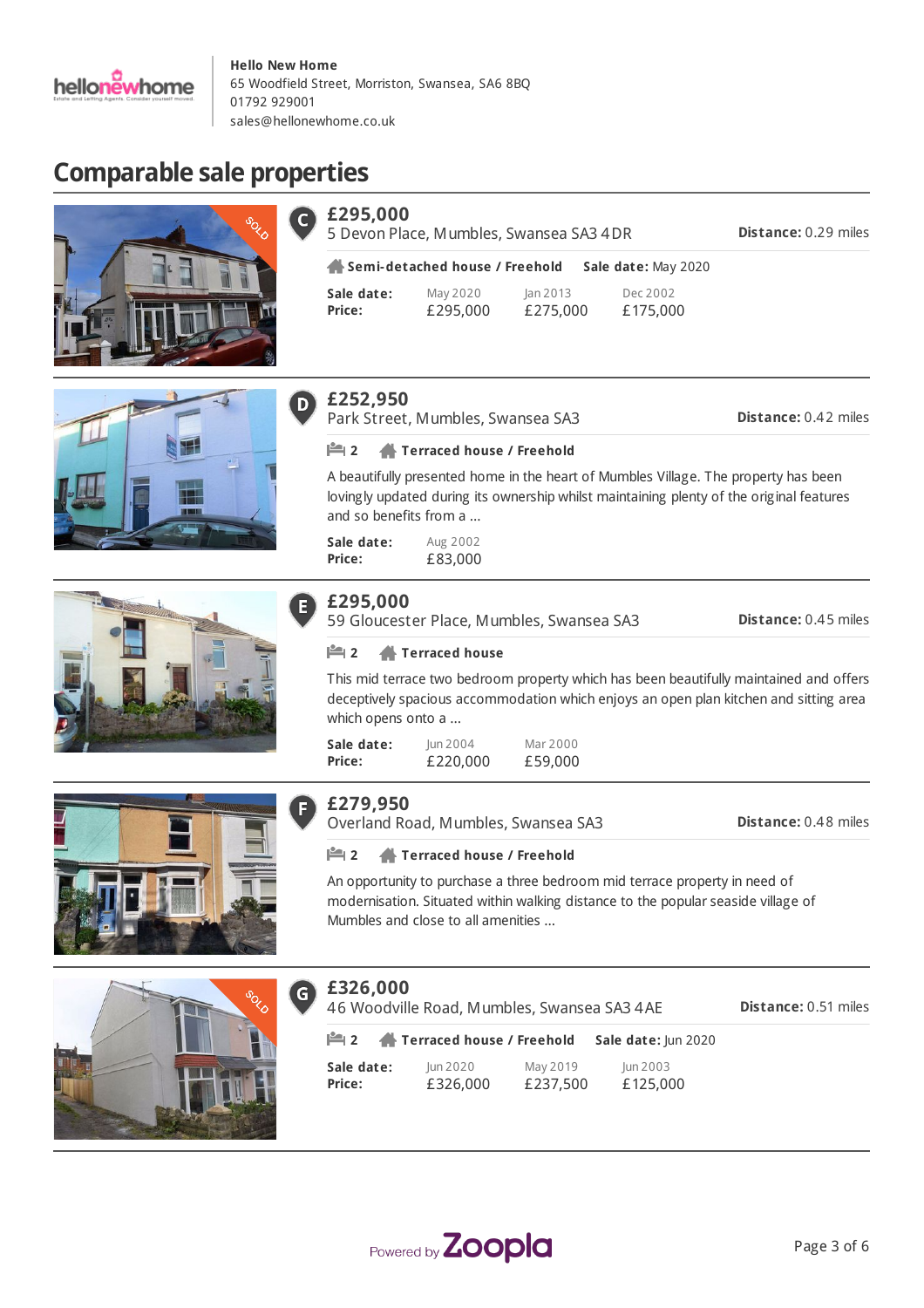

# **Comparable sale properties**



| £270,000             | 51 Woodville Road, Mumbles, Swansea SA3 4AE           |                      |                            | <b>Distance: 0.51 miles</b> |
|----------------------|-------------------------------------------------------|----------------------|----------------------------|-----------------------------|
|                      | $\mathbb{H}$ 2 $\mathbb{A}$ Terraced house / Freehold |                      | <b>Sale date: Nov 2019</b> |                             |
| Sale date:<br>Price: | Nov 2019<br>£270,000                                  | Jun 2012<br>£171,000 |                            |                             |

Sep 2017 £230,000

**6 Terraced house / Freehold Sale date:** Mar 2020

Jun 2005

in the heart of the sought after seaside village of Mumbles, enjoying views of

We are delighted to offer for sale this two bedroom (with attic room) end terrace house











**Sale date:**

**Sale date: Price:**

**£280,000**

**£295,000**

Mar 2020 £295,000

22 Woodville Road, Mumbles, Swansea SA3 4AD

| Sale date: | Aug 2012 | Jun 2005                                   | Dec 1996 |
|------------|----------|--------------------------------------------|----------|
| Price:     | £187,500 | £176,500                                   | £49,500  |
| £410,000   |          | 27 Langland Road, Mumbles, Swansea SA3 4LX |          |

Aug 2012

Castle Street, Mumbles, Swansea SA3

**2 End terrace house**

Oystermouth Castle and ample ...

| Sale date:<br>May 2020<br>Aug 2004<br>Dec 2005 |        | Terraced house / Freehold | Sale date: May 2020 |          |
|------------------------------------------------|--------|---------------------------|---------------------|----------|
|                                                | Price: | £410,000                  | £242,000            | £210,000 |



## **£237,000**

L

Norton Road, Mumbles, Swansea SA3

**Distance:** 0.82 miles

**Distance:** 0.75 miles

**Distance:** 0.52 miles

**Distance:** 0.65 miles

#### **2 End terrace house / Freehold**

Just a short stroll from the vibrant village of Mumbles and the sea front promenade we offer for sale this delightful, two double bedroom end of terrace cottage with no onward chain.

**Sale date: Price:** Jul 2013 £180,000

Powered by **Zoopla**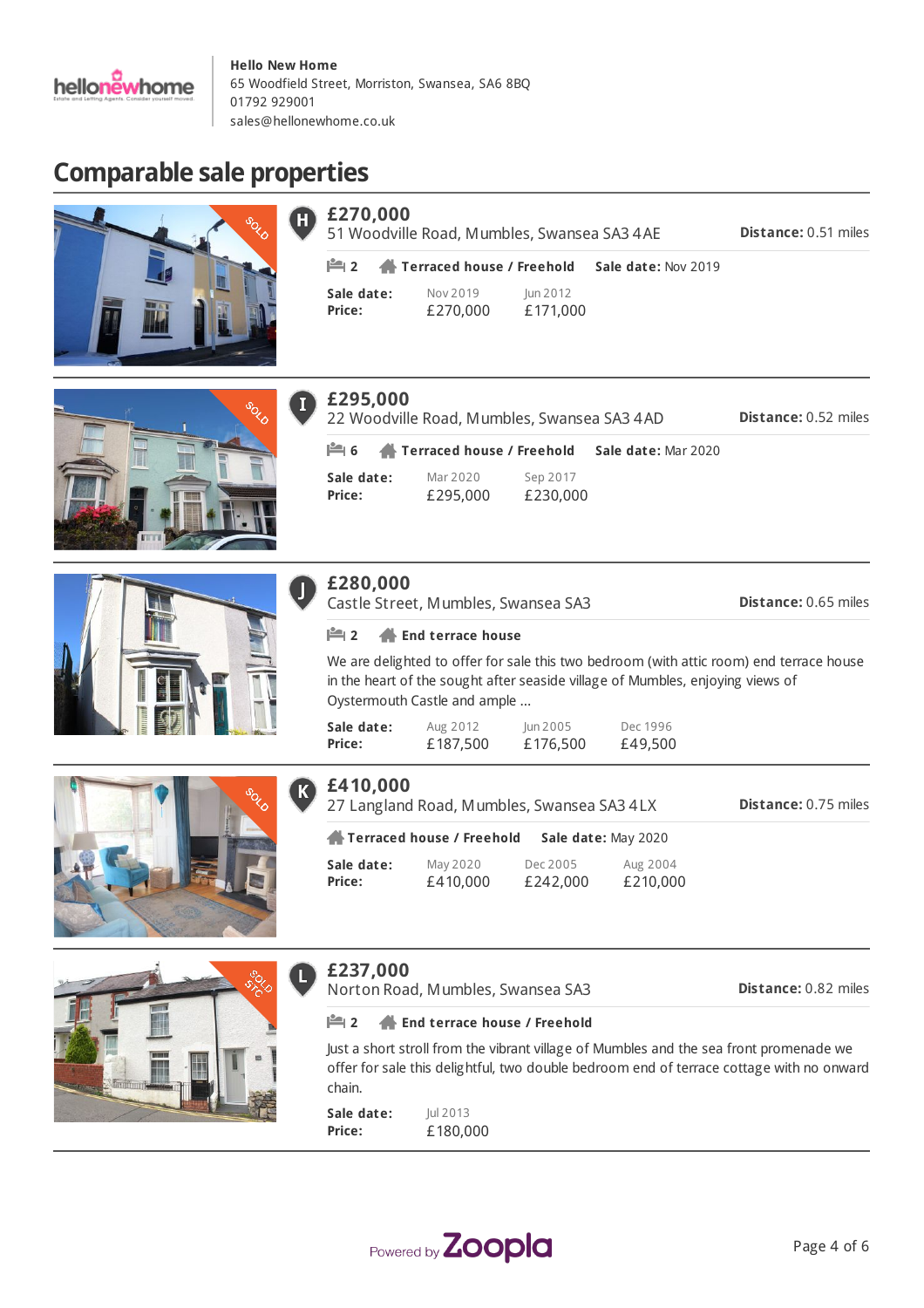

# **Comparable sale properties**



### **£286,950**

Castle Road, Mumbles, Swansea SA3 ARCHIVED

**Distance:** 0.84 miles

#### **2 End terrace house / Freehold**

A beautiful, immaculate and well-maintained end terrace property with a driveway & back garden in Mumble, Swansea, Wales. Most suited for families and couples alike. This property offers ready to ...

| Sale date: | Mar 2014 | Aug 2006 |
|------------|----------|----------|
| Price:     | £160,000 | £170,000 |

# **Comparable rental properties**



#### **£800 pcm (£185 pw)**  $\bf N$

Mumbles Road, Swansea SA3 **ARCHIVED** 

**Distance:** 0.09 miles

#### **2 Flat**

A two bedroom apartment is situated in an outstanding location with balcony overlooking The Promenade and Swansea Bay.

#### **£795 pcm (£183 pw)**  $\mathbf{O}$

Park Street, Mumbles, Swansea SA3 ARCHIVED

**Distance:** 0.42 miles

**2 Terraced house**

A superior two Bedroom Cottage in the heart of Mumbles finished to a high standard and offered for rent fully furnished. Situated in a prime residential address a short distance from the seafront ...